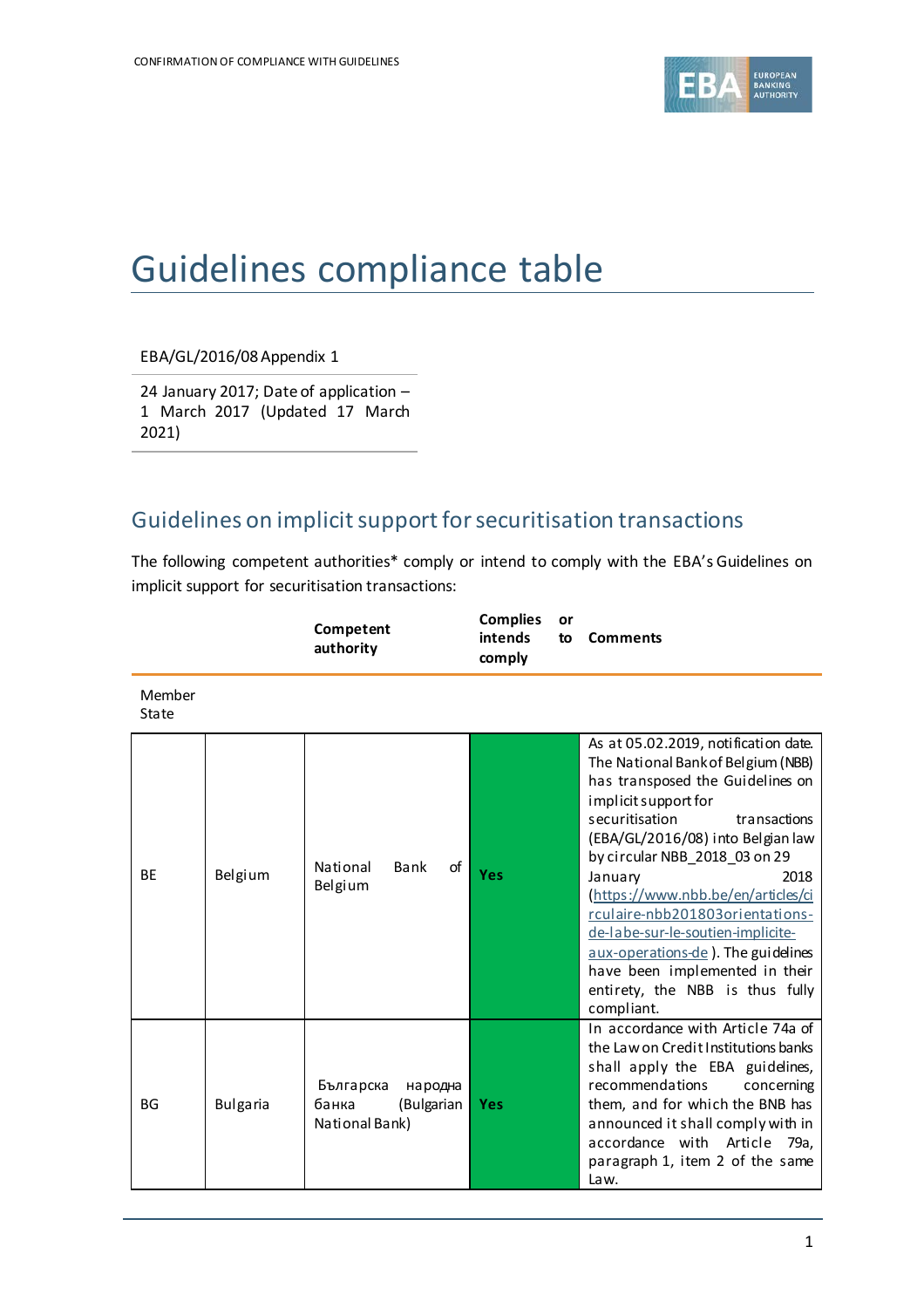

|           |                   | Competent<br>authority                                                    | <b>Complies</b><br>intends<br>comply | or<br>to | <b>Comments</b>                                                                                                                                                                                                                                                                                                                            |
|-----------|-------------------|---------------------------------------------------------------------------|--------------------------------------|----------|--------------------------------------------------------------------------------------------------------------------------------------------------------------------------------------------------------------------------------------------------------------------------------------------------------------------------------------------|
|           |                   |                                                                           |                                      |          | In particular, there is currently no<br>dedicated legislative framework for<br>covered bonds in place at national<br>level.                                                                                                                                                                                                                |
| <b>CZ</b> | Czech<br>Republic | Česká Národni Banka<br>(Czech National Bank)                              | Yes                                  |          | As at 05.02.2019, notification date.                                                                                                                                                                                                                                                                                                       |
| <b>DK</b> | Denmark           | Finanstilsynet<br>(The<br>Financial<br>Danish                             | Yes                                  |          | As at 24.01.2017, notification date.<br>On behalf of the Danish Financial<br>Supervisory Authority, I hereby<br>confirm that the supervisory<br>approach of the Danish Financial<br>Supervisory Authority fully meets<br>the requirements of the EBA<br>Guidelines on implicit support for<br>securitisations transactions.                |
|           |                   | Supervisory Authority)                                                    |                                      |          | On behalf of the Danish Financial<br>Supervisory Authority, I hereby<br>inform that the Danish Financial<br>Supervisory Authority has not yet<br>any<br>relevant<br>come<br>across<br>securitisation transactions entered<br>into by a Danish sponsor institution<br>and/or originator institution.                                        |
| DE        | Germany           | <b>Bundes anstalt</b><br>für<br>Finanzdienstleistungsa<br>ufsicht (BaFin) | <b>Yes</b>                           |          | As at 24.01.2017, notification date.                                                                                                                                                                                                                                                                                                       |
| <b>EE</b> | Estonia           | Finantsinspektsioon<br>(Financial Supervision<br>Authority)               | Yes                                  |          | As at 16.01.2017, notification date.                                                                                                                                                                                                                                                                                                       |
| IE        | Ireland           | Central Bank of Ireland                                                   | <b>Yes</b>                           |          | As at 06.02.2019, notification date.                                                                                                                                                                                                                                                                                                       |
| EL.       | Greece            | Τράπεζα της Ελλάδος<br>(Bank of Greece)                                   | Intends to<br>comply**               |          | By such time as the necessary<br>legislative<br>regulatory<br>or<br>proceedings have been completed.                                                                                                                                                                                                                                       |
| <b>HR</b> | Croatia           | Croatian National Bank                                                    | Intends to<br>comply**               |          | By the date a relevant instrument<br>exists in our jurisdiction.<br>Guidelines on implicit support for<br>transactions<br>securitisation<br>(EBA/GL/2016/08) are not relevant<br>for our credit institutions because<br>creditinstitutions in Croatia are not<br>involved with the securitisation<br>transactions so far. - still the same |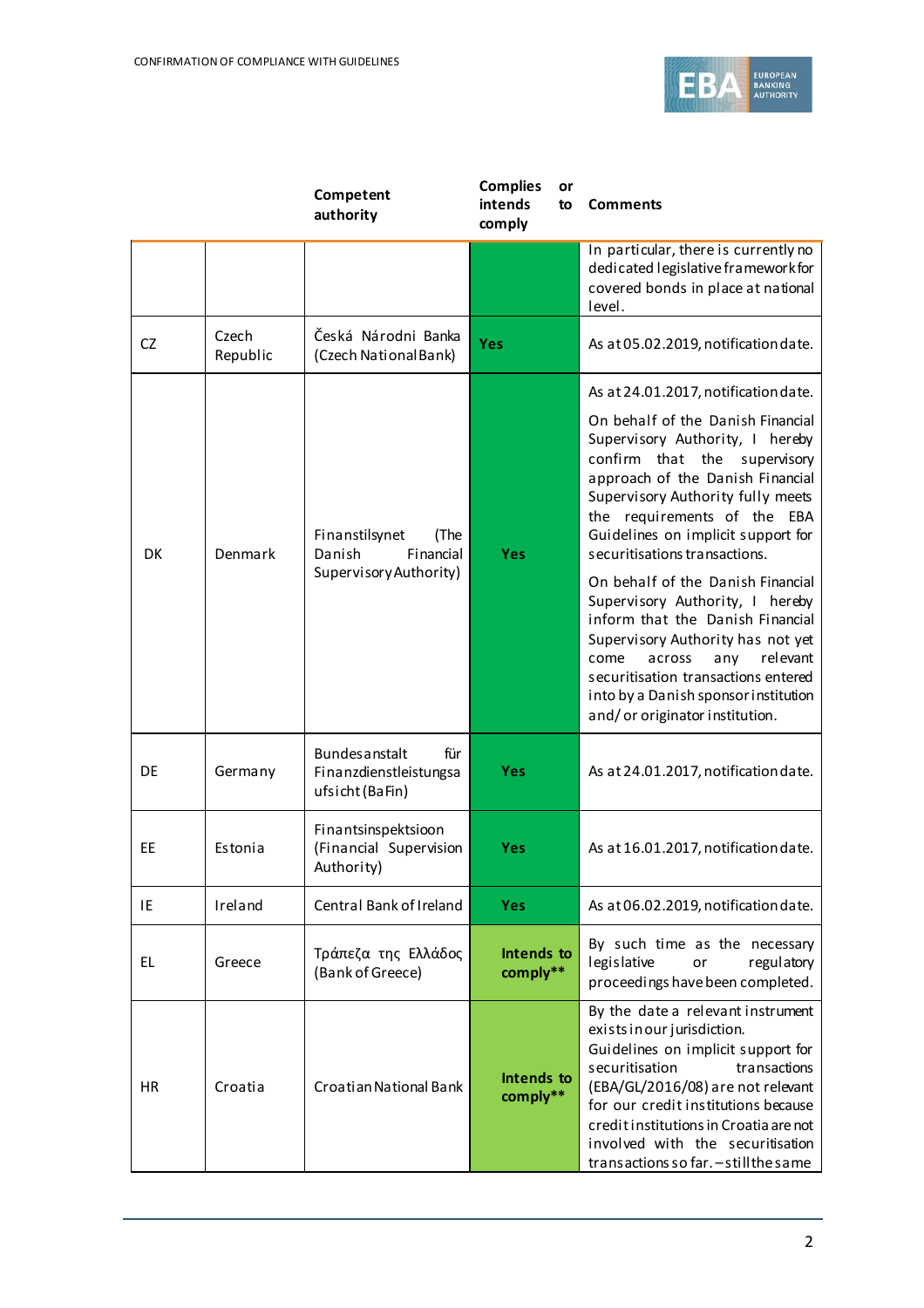

|           |            | Competent<br>authority                                                                       | <b>Complies</b><br>or<br>intends<br>to<br>comply | <b>Comments</b>                                                                                                                                                                                                                                                                                                                                                                                                                                                                                                                                                                                                                                                                                                                                                                                                                                                                                                         |
|-----------|------------|----------------------------------------------------------------------------------------------|--------------------------------------------------|-------------------------------------------------------------------------------------------------------------------------------------------------------------------------------------------------------------------------------------------------------------------------------------------------------------------------------------------------------------------------------------------------------------------------------------------------------------------------------------------------------------------------------------------------------------------------------------------------------------------------------------------------------------------------------------------------------------------------------------------------------------------------------------------------------------------------------------------------------------------------------------------------------------------------|
| <b>ES</b> | Spain      | Banco de España (Bank<br>of Spain)                                                           | Yes                                              | As at 07.02.2019, notification<br>date.                                                                                                                                                                                                                                                                                                                                                                                                                                                                                                                                                                                                                                                                                                                                                                                                                                                                                 |
| FR        | France     | Autorité de Contrôle<br>Prudentiel<br>et<br>de<br>Résolution (ACPR)                          | <b>Yes</b>                                       | As at 10.01.2017, notification date.                                                                                                                                                                                                                                                                                                                                                                                                                                                                                                                                                                                                                                                                                                                                                                                                                                                                                    |
| ΙT        | Italy      | Banca d'Italia (Bank of<br>Italy)                                                            | Yes                                              | As at 03.05.2019, notification date.                                                                                                                                                                                                                                                                                                                                                                                                                                                                                                                                                                                                                                                                                                                                                                                                                                                                                    |
| <b>CY</b> | Cyprus     | Κεντρική Τράπεζα της<br>Κύπρου (Central Bank<br>of Cyprus)                                   | <b>Yes</b>                                       | As at 08.12.2016, notification date.                                                                                                                                                                                                                                                                                                                                                                                                                                                                                                                                                                                                                                                                                                                                                                                                                                                                                    |
| LV        | Latvia     | Finanšu un<br>Kapitāla<br>Komisija<br>tirgus<br>(Financial and Capital<br>Market Commission) | <b>Not</b><br>applicable                         | The Guidelines do not apply in our<br>jurisdiction for the following<br>reasons:<br>As of this moment no institutions in<br>the Republic of Latvia are involved<br>in securitisation transactions as an<br>originator or sponsor institution. In<br>addition, market participants in<br>Latvia historically have shown<br>limited interest in issuing or<br>sponsoring asset backed securities.<br>Because of the aforementioned<br>reasons, the EBA Guidelines on<br>implicit support for securitisation<br>transactions<br>(EBA/GL/2016/08)<br>would not apply to any institutions<br>in the Latvian jurisdiction and<br>therefore are currently deemed to<br>not be relevant. FCMC monitors<br>developments<br>market<br>on<br>an<br>ongoing basis and will implement<br>the requirements laid down in the<br>Guidelines when and if they<br>relevant to<br>become<br>market<br>practices in the Republic of Latvia. |
| LT        | Lithuania  | Lietuvos Bankas (Bank<br>of Lithuania)                                                       | <b>Yes</b>                                       | As at 07.01.2020, notification<br>date.                                                                                                                                                                                                                                                                                                                                                                                                                                                                                                                                                                                                                                                                                                                                                                                                                                                                                 |
| LU        | Luxembourg | Commission<br>de<br>Surveillance du Secteur<br>Financier (CSSF)                              | <b>Yes</b>                                       | As at 05.02.2019, notification date.                                                                                                                                                                                                                                                                                                                                                                                                                                                                                                                                                                                                                                                                                                                                                                                                                                                                                    |
| HU        | Hungary    | Magyar Nemzeti Bank<br>(Central<br>Bank<br>οf<br>Hungary)                                    | <b>Yes</b>                                       | As at 22.02.2019, notification date.<br>Implementing document: ICAAP-<br><b>ILAAP-BMA</b><br>Methodological<br>Handbook<br>οf<br>the<br><b>MNB</b>                                                                                                                                                                                                                                                                                                                                                                                                                                                                                                                                                                                                                                                                                                                                                                      |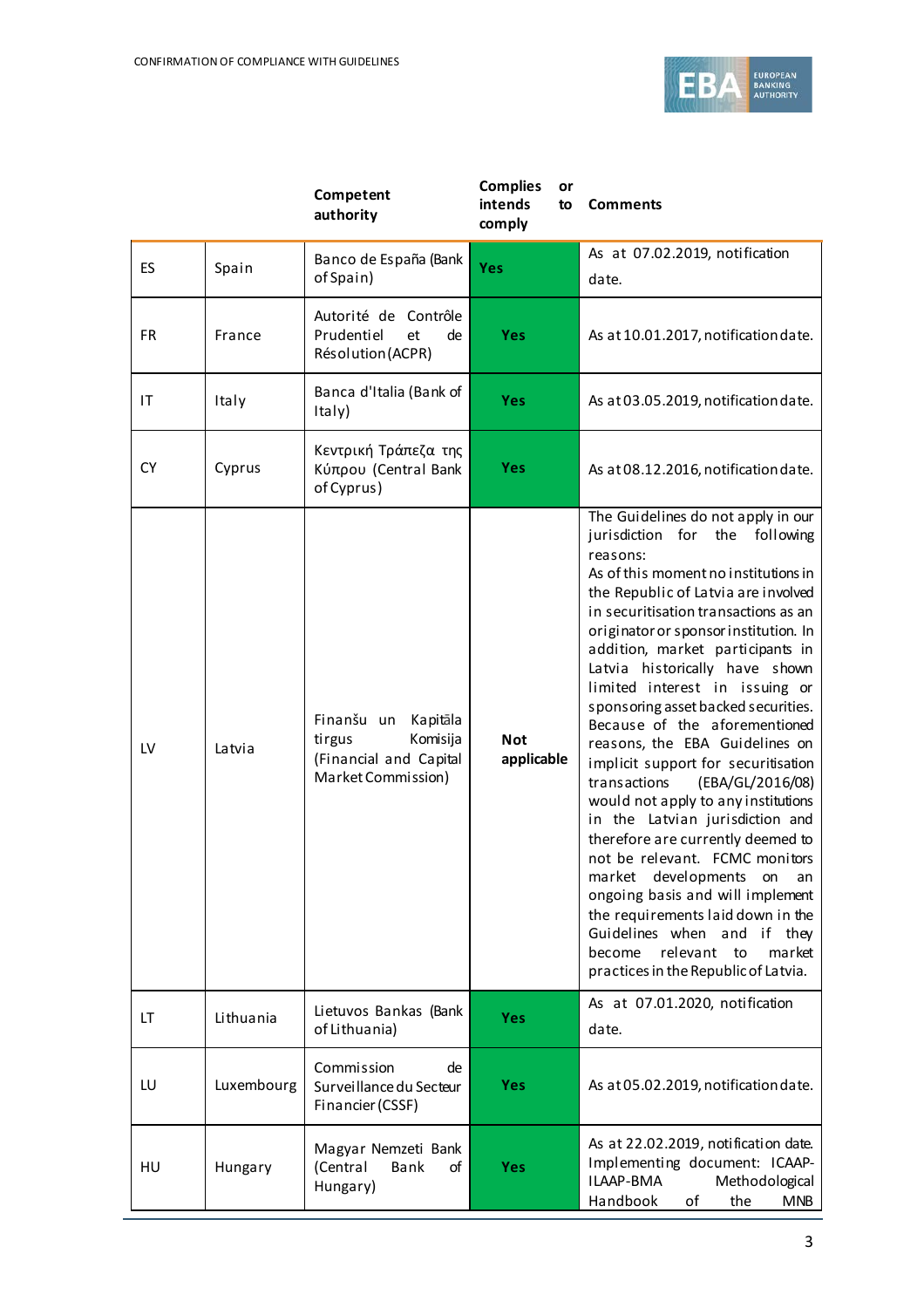

|           |             | Competent<br>authority                                                              | <b>Complies</b><br>intends<br>comply | or<br>to | <b>Comments</b>                                                                                                                                                                                                                                                                                                                                                                                                                                                                                                                                                                                                                                                                                                                                                                                                                          |
|-----------|-------------|-------------------------------------------------------------------------------------|--------------------------------------|----------|------------------------------------------------------------------------------------------------------------------------------------------------------------------------------------------------------------------------------------------------------------------------------------------------------------------------------------------------------------------------------------------------------------------------------------------------------------------------------------------------------------------------------------------------------------------------------------------------------------------------------------------------------------------------------------------------------------------------------------------------------------------------------------------------------------------------------------------|
|           |             |                                                                                     |                                      |          | https://www.mnb.hu/felugyelet/s<br>zabalyozas/felugyeleti-szabalyozo-<br>eszkozok/modszertani-<br>kezikonyvek/icaap-ilaap-bma-<br>felugyeleti-felulvizsgalatok)                                                                                                                                                                                                                                                                                                                                                                                                                                                                                                                                                                                                                                                                          |
| MT        | Malta       | Malta<br>Financial<br>Services Authority                                            | Yes                                  |          | As at 02.03.2021, notification date.<br>On 27 June 2019, the Malta<br>Financial<br>Services<br>Authority<br>published Annex 2K to Banking Rule<br>BR/12, on Implicit Support for<br>Securitisation Transactions<br>by<br>Credit Institutions Authorised under<br>the Banking Act 1994 to adopt and<br>implement the provisions of the<br>EBA Guidelines on implicit support<br>for<br>securitised<br>transactions<br>(EBA/GL/2016/08).<br>This Annex<br>applies to credit institutions in<br>relation to the support provided to<br>securitisations<br>by<br>sponsor<br>institutions<br>and<br>originator<br>institutions<br>beyond<br>their<br>contractual obligations. Link to<br>Annex<br>2K<br>to<br>BR/12:<br>https://www.mfsa.mt/wp-<br>content/uploads/2019/06/Annex-<br>to-BR12-on-implicit-support-for-<br>sec-transactions.pdf |
| <b>NL</b> | Netherlands | Nederlandsche<br>De<br>Bank (National Bank of<br>Netherlands)                       | Yes                                  |          | As at 04.03.2019, notification date.                                                                                                                                                                                                                                                                                                                                                                                                                                                                                                                                                                                                                                                                                                                                                                                                     |
| AT        | Austria     | Finanzmarktaufsicht<br>(Austrian<br>Financial<br>Market Authority)                  | <b>Yes</b>                           |          | As at 14.12.2016, notification date.                                                                                                                                                                                                                                                                                                                                                                                                                                                                                                                                                                                                                                                                                                                                                                                                     |
| PL        | Poland      | Nadzoru<br>Komisja<br>Finansowego<br>(Polish<br>Financial Supervision<br>Authority) | Yes                                  |          | As at 25.01.2017, notification date.                                                                                                                                                                                                                                                                                                                                                                                                                                                                                                                                                                                                                                                                                                                                                                                                     |
| PT        | Portugal    | Banco de<br>Portugal<br>(Bank of Portugal)                                          | <b>Yes</b>                           |          | As at 05.02.2019, notification date.                                                                                                                                                                                                                                                                                                                                                                                                                                                                                                                                                                                                                                                                                                                                                                                                     |
| <b>RO</b> | Romania     | Națională<br><b>Banca</b><br>a<br>României<br>(National<br>Bank of Romania)         | Yes                                  |          | As at 11.03.2021, notification date.<br>PSD <sub>2</sub><br>has<br>transposed<br>been<br>no.209/2019<br>through<br>Law<br>(http://www.bnr.ro/apage.aspx?pi<br>d=404&actId=331235). Moreover                                                                                                                                                                                                                                                                                                                                                                                                                                                                                                                                                                                                                                              |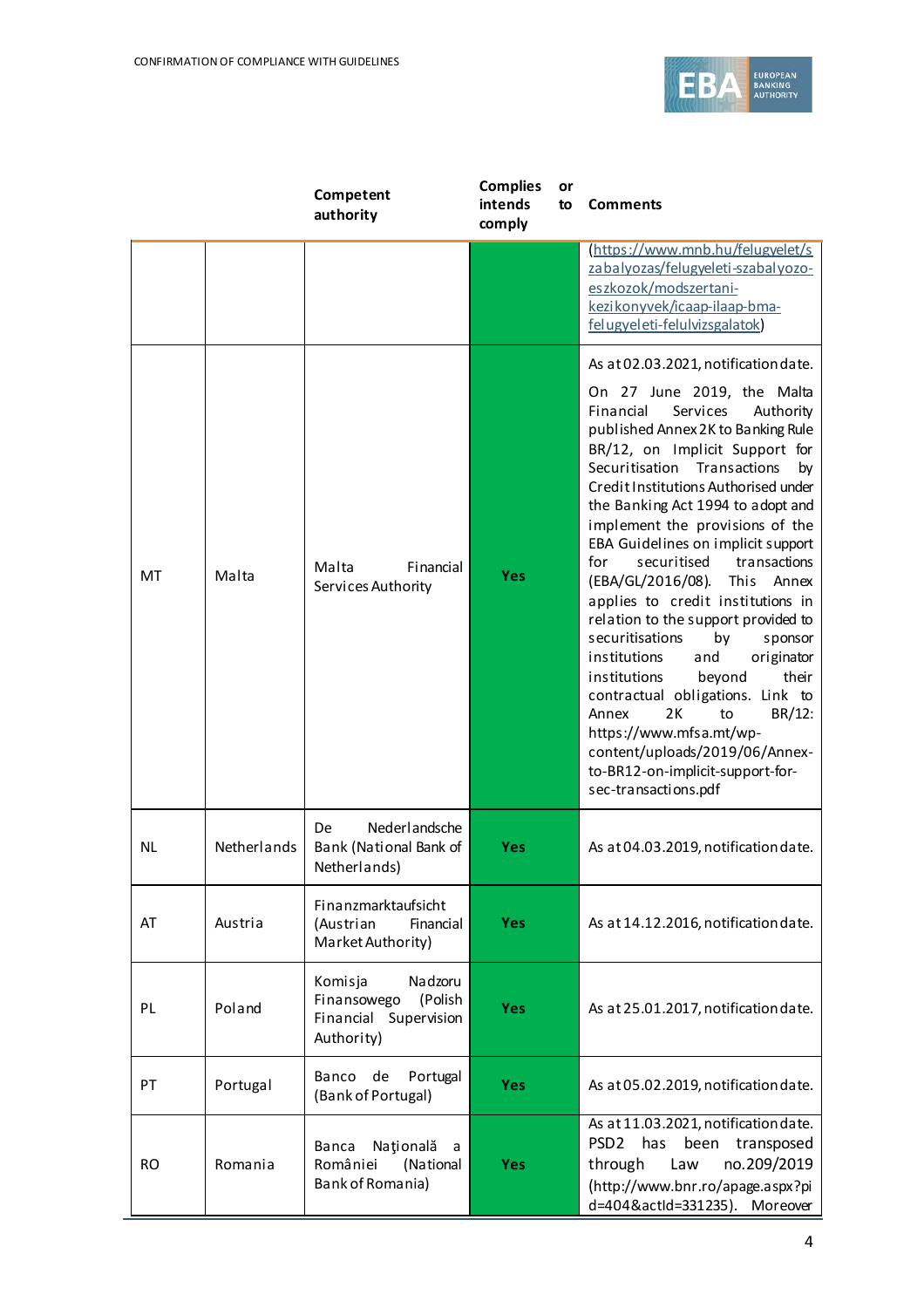

|           |          | Competent<br>authority                                                      | <b>Complies</b><br>or<br>intends<br>to<br>comply | <b>Comments</b>                                                                                                                                                                                                                                                                                                                                                                                                |
|-----------|----------|-----------------------------------------------------------------------------|--------------------------------------------------|----------------------------------------------------------------------------------------------------------------------------------------------------------------------------------------------------------------------------------------------------------------------------------------------------------------------------------------------------------------------------------------------------------------|
|           |          |                                                                             |                                                  | at the NBR level a Regulation issued<br>in the application of the law is in<br>proces to be approved.                                                                                                                                                                                                                                                                                                          |
| <b>SI</b> | Slovenia | Banka Slovenije (Bank<br>of Slovenia)                                       | Yes                                              | As at 01.03.2017, notification date.<br>https://www.uradni-list.si/glasilo-<br>uradni-list-rs/vsebina/2017-01-<br>0050?so=2017-01-0050                                                                                                                                                                                                                                                                         |
| <b>SK</b> | Slovakia | Národná<br>Banka<br>Slovenska<br>(National<br>Bank of Slovakia)             | <b>Not</b><br>applicable                         | The Guidelines do not apply to our<br>jurisdiction. The securitisation is<br>used in the Slovak banking sector in<br>very limited volumes, and only by<br>the Significant institutions which<br>are directly supervised by the ECB<br>under the SSM. For this reason, we<br>will notify these Guidelines as "do<br>not apply", but it does not preclude<br>the application of the Guidelines in<br>the future. |
| FI.       | Finland  | Finanssivalvonta (FIN-<br>(for<br>FSA)<br>Less<br>Significant Institutions) | <b>Yes</b>                                       | As at 01.03.2017, notification date.<br>We have made amendments to FIN-<br>FSA Regulations and Guidelines<br>25/2013<br>where<br>advise<br>we<br>supervised entities to comply with<br>Guidelines. The amended<br>the<br>Regulations and Guidelines 25/2013<br>will be published shortly here.                                                                                                                 |
| <b>SE</b> | Sweden   | Finansinspektionen<br>(Swedish<br>Financial<br>Supervisory Authority        | <b>Yes</b>                                       | As at 30.01.2019, notification date.                                                                                                                                                                                                                                                                                                                                                                           |

### **EU Institutions –Agencies**

| <b>ECB</b> | <b>ECB</b> | (for Significant<br>ECB<br>Institutions) | <b>Yes</b> | As at 05.02.2019, notification date. |
|------------|------------|------------------------------------------|------------|--------------------------------------|
|------------|------------|------------------------------------------|------------|--------------------------------------|

#### **EEA – EFTA State**

| IS           | Iceland       | Fjármálaeftirlitið<br>(Financial Supervisory<br>Authority, Iceland) | Intends to<br>comply** | By the date a relevant institution or<br>instrument exists in my jurisdiction.                                            |
|--------------|---------------|---------------------------------------------------------------------|------------------------|---------------------------------------------------------------------------------------------------------------------------|
| $\mathsf{H}$ | Liechtenstein | Market<br>Financial<br>Authority (FMA)                              | Yes                    | As at 24.01.2019, notification date.                                                                                      |
| <b>NO</b>    | Norway        | Financial<br>The<br>Supervisory<br>Authority<br>of Norway           | Not<br>applicable      | The Guidelines do not apply in my<br>jurisdiction.<br>The Guidelines are developed<br>pursuant to Article 428 of the CRR. |